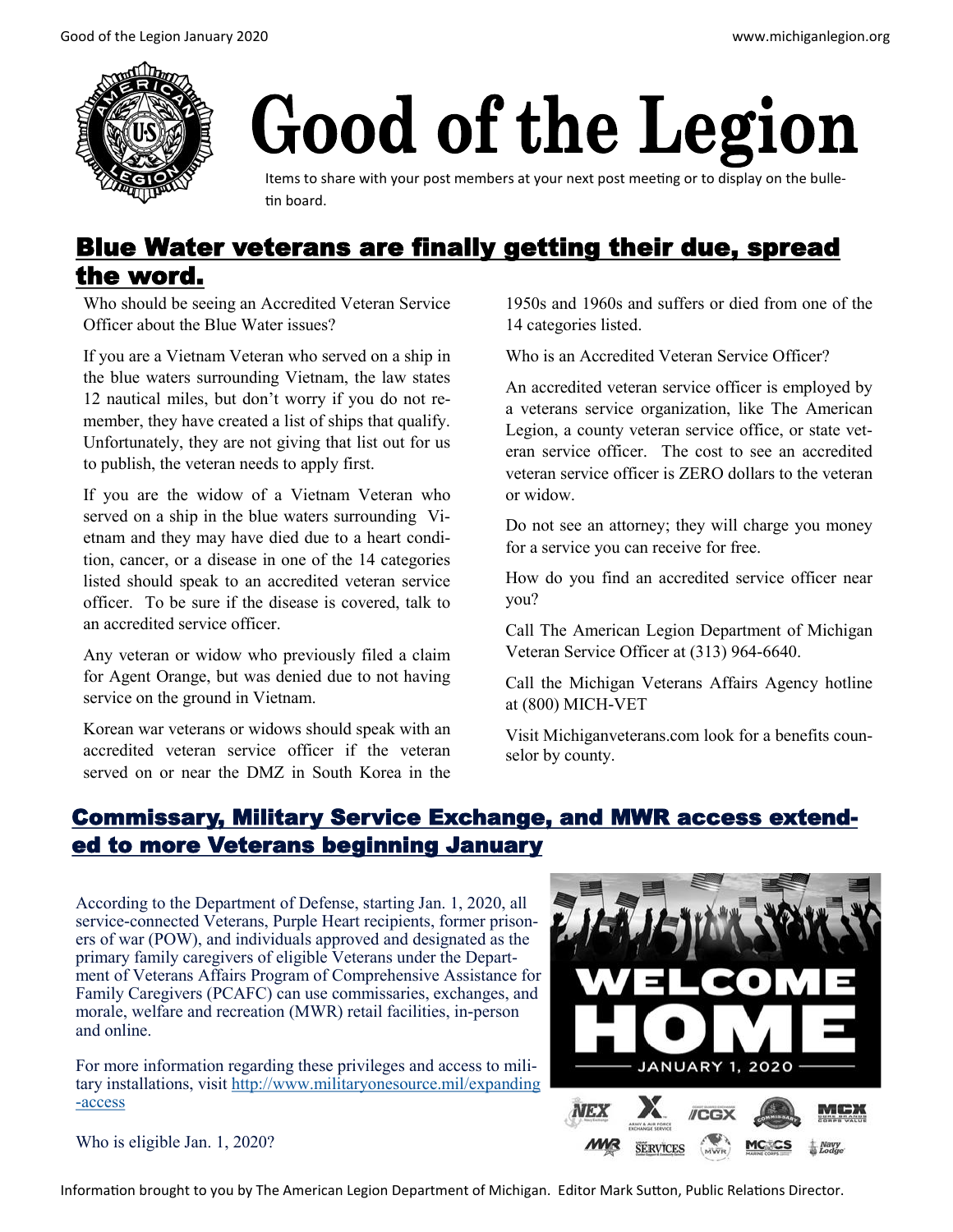# Cont. Commissary, Military Service Exchange, and MWR access extended to more Veterans beginning January

- **Veterans**
- Purple Heart recipients
- former prisoners of war
- Veterans with 0-90% service-connected disability ratings

#### *(For former service members who have not yet sought disability compensation from VA, visit [https://www.va.gov/](https://www.va.gov/disability/eligibility/) [disability/eligibility/](https://www.va.gov/disability/eligibility/)*)

- Medal of Honor recipients and Veterans with 100% service-connected disability ratings are already eligible under existing DOD policy.
- **Caregivers**
- On Jan. 1, individuals approved and designated as the primary family caregiver of an eligible veteran under the PCAFC will be eligible for these privileges.

• For information about primary family caregivers in the PCAFC, visit [https://www.caregiver.va.gov/.](https://www.caregiver.va.gov/) Required credentials.

- Veterans
- On Jan. 1, Veterans eligible solely under this act who are eligible to obtain a Veteran Health Identification Card must use this credential for in-person installation and privilege access. The card must display the Veteran's eligibility status (i.e., PURPLE HEART, FORMER POW or SERVICE CONNECTED). Apply here: [https://](https://www.va.gov/healthbenefits/vhic/index.asp) [www.va.gov/healthbenefits/vhic/index.asp.](https://www.va.gov/healthbenefits/vhic/index.asp)
- Veterans eligible solely under this act who are not enrolled in or are not eligible to enroll in VA health care, or who are enrolled in VA health care, but do not possess a Veteran Health Identification Card will not have access to DoD and Coast Guard installations for in-person commissary, exchange, and MWR retail privileges, but will have full access to online exchanges and American Forces Travel.
- Medal of Honor recipients and Veterans with 100% service-connected disability ratings are eligible for DoD credentials under DoD policy.
- **Caregivers**
- Eligible caregivers will receive an eligibility letter from VA's Office of Community Care.
- If you are a primary family caregiver under the PCAFC and lose your eligibility letter, please call 1-877-733- 7927 to request a replacement. Please allow two weeks for processing.

Find out more about military resale privileges.

Army and Air Force Exchange Service [\(https://www.shopmyexchange.com/vets\)](https://www.shopmyexchange.com/vets) Coast Guard Exchange [\(https://shopCGX.com\)](https://shopcgx.com/) Defense Commissary Agency [\(https://www.commissaries.com/\)](https://www.commissaries.com/) Navy Exchange ([https://www.mynavyexchange.com/\)](https://www.mynavyexchange.com/) Marine Corps Exchange ([http://www.mymcx.com/\)](http://www.mymcx.com/) MILITARY STAR Card ([https://www.myecp.com/\)](https://www.myecp.com/) American Forces Travel ([https://www.americanforcestravel.com\)](https://www.americanforcestravel.com/)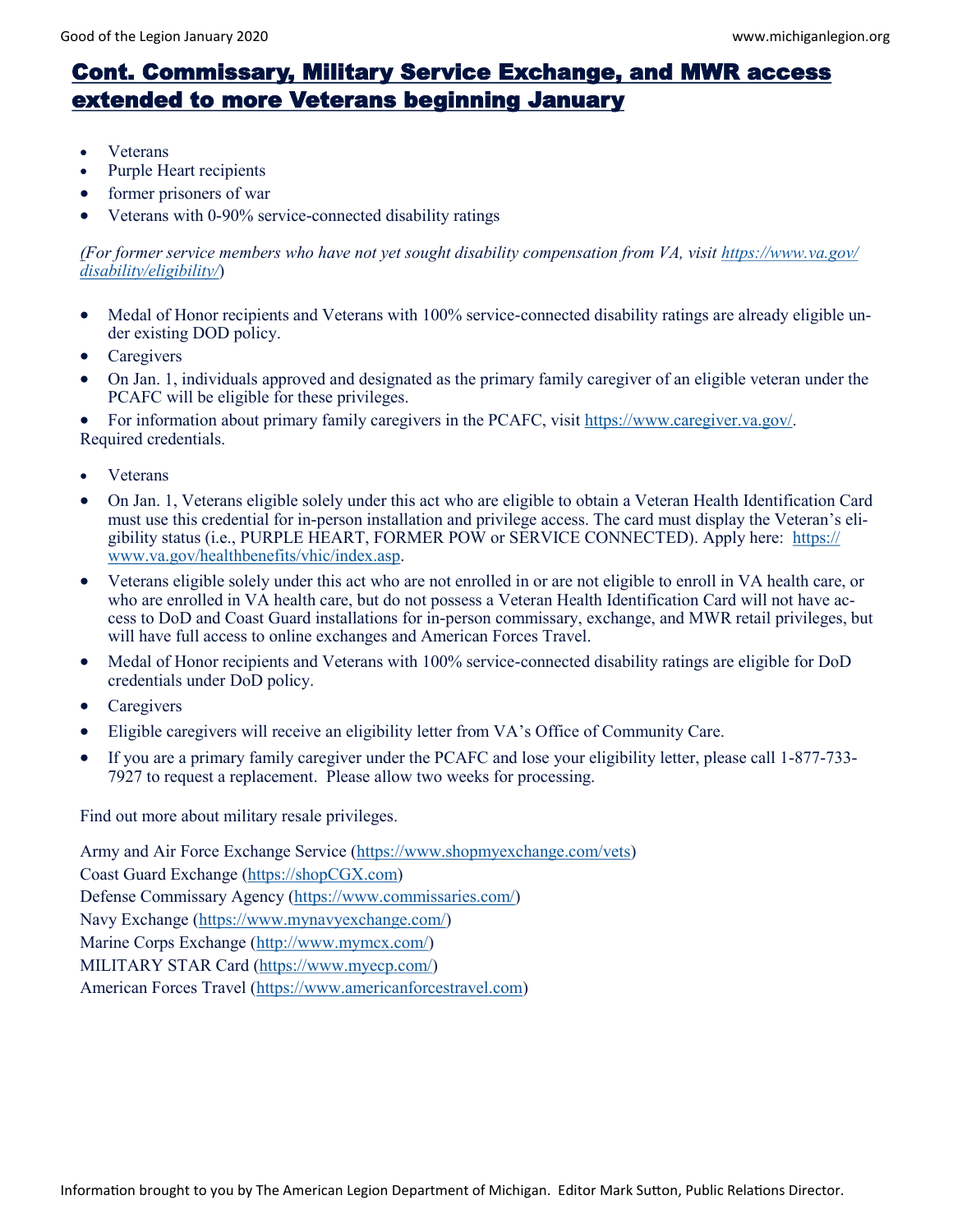## Are you the Post Service Officer?

**Greetings from the Veterans Affairs & Rehabilitation Committee:**

**In 1919, The American Legion was founded on four pillars, with the Veteran Affairs & Rehabilitation, VA&R, being the first pillar. We are the largest Veteran service organization in the State. The Department has over 380 chartered posts and 65,000 members. The purpose of the VA&R Committee is to formulate and recommend policies, plans and programs as they concern our veterans. The VA&R Committee oversees the effectiveness of Department programs.** 

**The Department of Michigan requires for our Post Service Officers and District Service Officers to submit an annual report. This requirement was a failure for FY 18-19. Service Officer Reports submitted were 19 Post and 4 District. Department Commander Wood and Adjutant Runyan wondered why there were so few? The Director of the VA&R along with the VA&R Committee is addressing this problem to help improve submission of these required yearly reports.**

**In order to resolve a problem, we must recognize the problem. Many posts do not have a Post Service Officer appointed. If they do, the majority of the posts do not have effective Post Service Officers. It is the goal of the VA&R Committee to:** 

**1. Have EVERY POST appoint a Post Service Officer.**

**2. Provide training to enable the Post Service Officer to fulfill the duties to assist veterans with benefits and programs of the Department of Veterans Affairs, and other military-related matters.**

- **3. Build a resource guide to assist veterans in your area.**
- **4. Monthly/annual reports.**

**The VA&R Committee is committed to assist your post and district to succeed. We can provide 6 hour workshop within your district to help the Post and District Service Officer learn how to fulfill the duties of their position.** 

**The point of contact for a district workshop is Tom Sheppard [Tomanita53@gmail.com](mailto:Tomanita53@gmail.com) 989-621-0107** 

**Mark your calendar. Our next Annual Post Service Officer School will be held again at Ralph MacMillan Conference Center, Higgins Lake, 2-4 September 2020. We hope to see you there.**

**DON HOWARD CHAIRMAN VA&R Committee**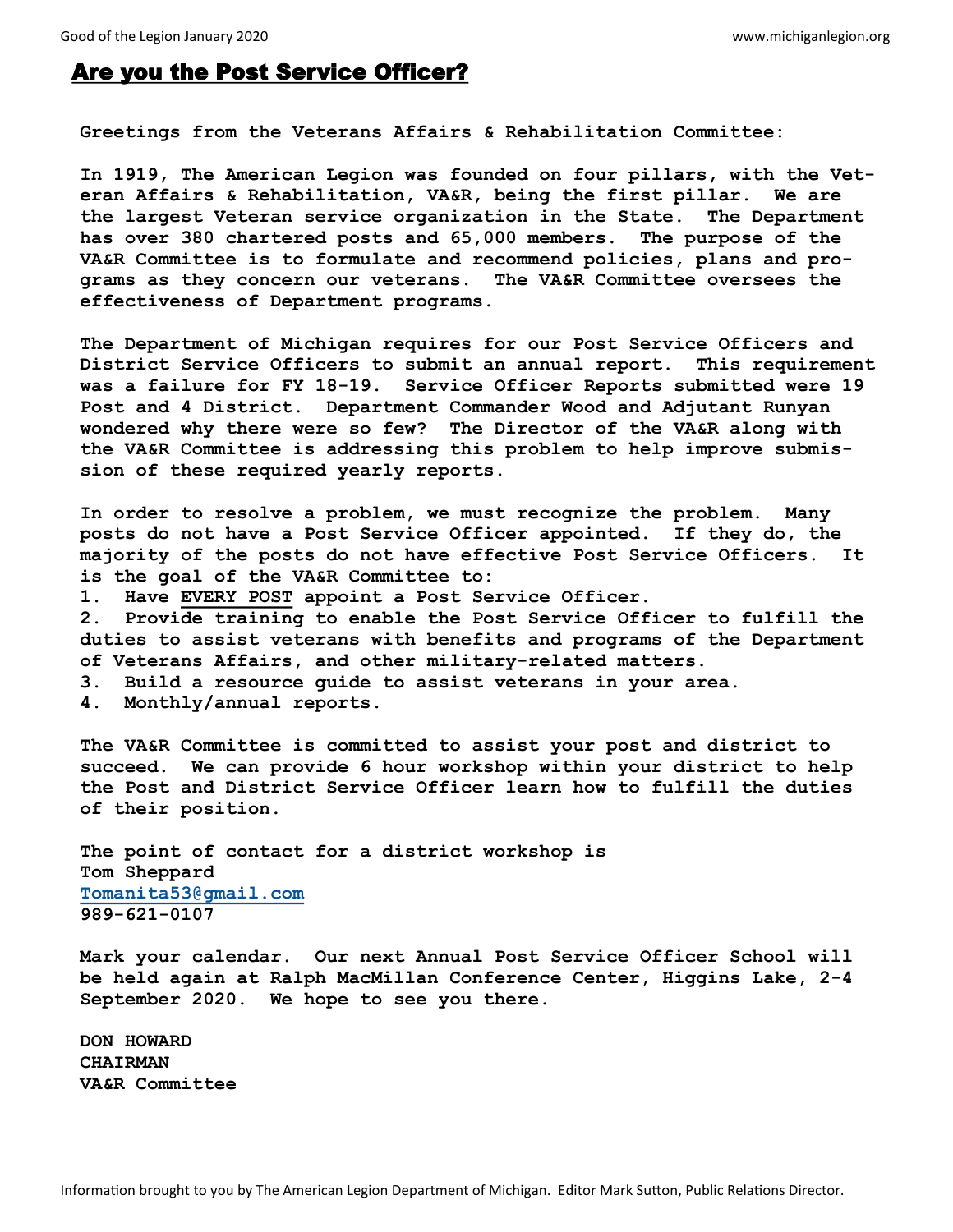## National Commander's Pin Incentive Program

American Legion National Commander James W. "Bill" Oxford will award his national commander "A Foundation for the Future" membership excellence pin to any Legionnaire who obtains three new members into The American Legion.

A new member is any eligible person joining for the 2020 membership year who was not a member of The American Legion during the 2019 membership year.

Each member listed must be eligible for membership in The American Legion. Forward names of Sons of The American Legion members or Auxiliary members to your detachment or unit for use in their respective incentive programs.

Only one pin will be awarded per individual. Upon receipt, national membership staff will confirm the names and mail the pin directly to the person who earned it.

More information can be found at *www.legion.org/commander/pin* 

## Important numbers:

Don't Face the VA Alone! Use an American Legion accredited Veteran Service Officer. Find one near you by calling 313-964-6641.

Michigan Veterans Affairs Agency: 800– mich-vet (642-4883)

Veteran Suicide Hotline—800– 273-8255

VA Veteran Homeless resources—877-424-3838

Department of Michigan Headquarters:



Information brought to you by The American Legion Department of Michigan. Editor Mark Sutton, Public Relations Director.